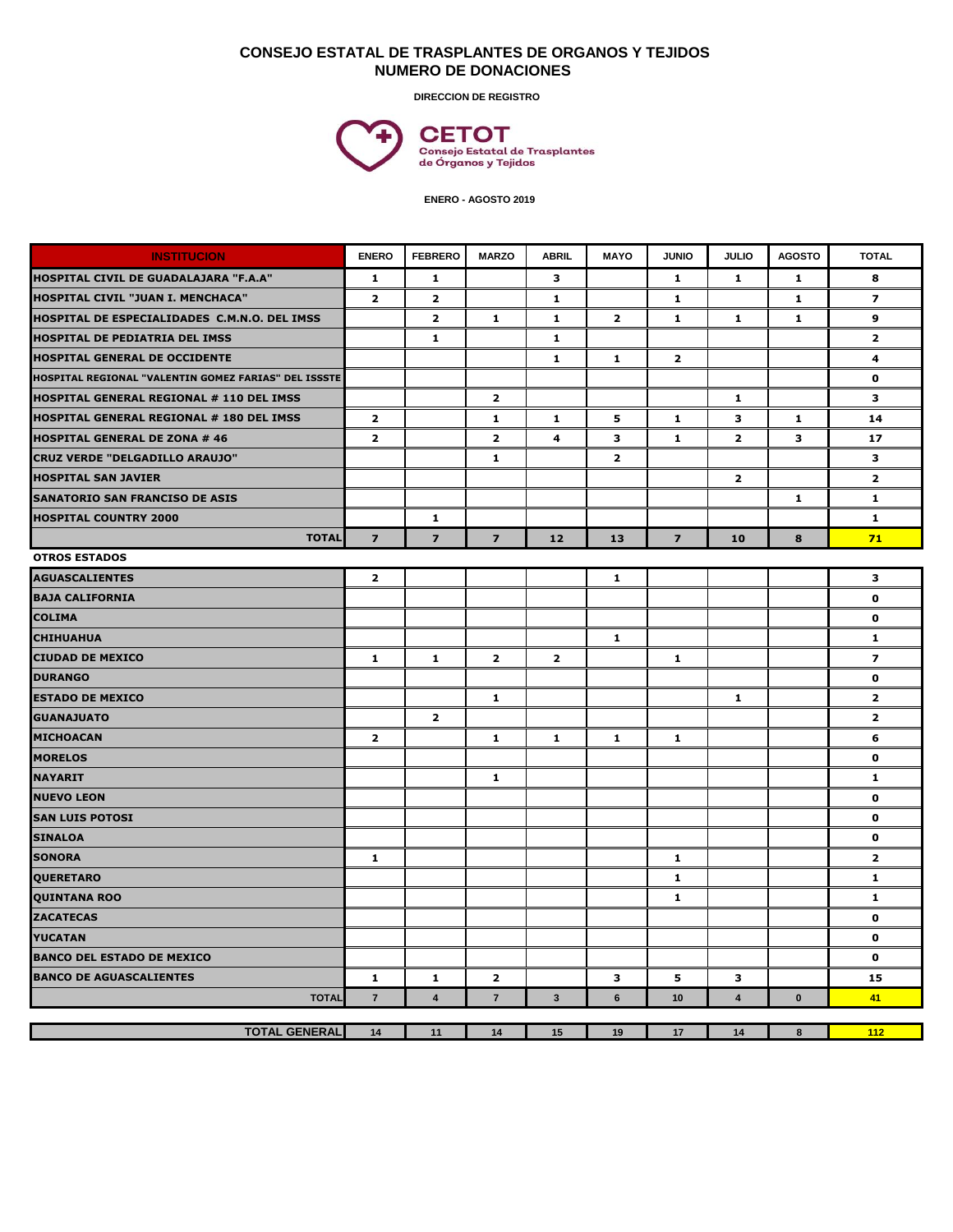## **CONSEJO ESTATAL DE TRASPLANTES DE ORGANOS Y TEJIDOS TRASPLANTES**

**DIRECCION DE REGISTRO**



**ENERO - AGOSTO 2019**

| <b>TRASPLANTES DE HIGADO</b>                                  |  |                |              |  |                |    |  |              |    |  |              |    |  |             |    |           |              |    |              |           |               |              |    |
|---------------------------------------------------------------|--|----------------|--------------|--|----------------|----|--|--------------|----|--|--------------|----|--|-------------|----|-----------|--------------|----|--------------|-----------|---------------|--------------|----|
| <b>INSTITUCION</b>                                            |  |                | <b>ENERO</b> |  | <b>FEBRERO</b> |    |  | <b>MARZO</b> |    |  | <b>ABRIL</b> |    |  | <b>MAYO</b> |    |           | <b>JUNIO</b> |    | <b>JULIO</b> |           | <b>AGOSTO</b> | <b>TOTAL</b> |    |
|                                                               |  | DV             | pc           |  | <b>DV</b>      | pc |  | DV           | pc |  | DV           | pc |  | DV          | pc | <b>DV</b> | pc           | DV | DC           | <b>DV</b> | DC            | DV           | pc |
| <b>HOSP.CIVIL FAA</b><br><b>HECMNO IMSS</b><br>PEDIATRIA IMSS |  |                |              |  |                |    |  |              |    |  |              |    |  |             |    |           |              |    |              |           |               |              |    |
| <b>SAN JAVIER</b><br>HOSP. COUNTRY 2000<br>H. REAL SAN JOSE   |  |                |              |  |                |    |  |              |    |  |              |    |  |             |    |           |              |    |              |           |               |              |    |
| EL CARMEN                                                     |  |                |              |  |                |    |  |              |    |  |              |    |  |             |    |           |              |    |              |           |               |              |    |
| <b>TOTAL</b>                                                  |  | $\overline{ }$ | $\sim$       |  |                |    |  |              |    |  |              |    |  | $\sqrt{2}$  |    |           |              |    |              |           |               |              | 20 |

| <b>INSTITUCION</b>              |  |                 | <b>ENERO</b>   |  |                | <b>FEBRERO</b> |  |           | <b>MARZO</b>   |  |               | <b>ABRIL</b> |  |                | <b>MAYO</b>             |              | <b>JUNIO</b>            |                | <b>JULIO</b>            |                | <b>AGOSTO</b> | TOTAL |    |
|---------------------------------|--|-----------------|----------------|--|----------------|----------------|--|-----------|----------------|--|---------------|--------------|--|----------------|-------------------------|--------------|-------------------------|----------------|-------------------------|----------------|---------------|-------|----|
|                                 |  | DV              | pc             |  | <b>DV</b>      | pc             |  | <b>DV</b> | DC             |  | DV            | pc           |  | DV             | pc                      | DV           | DC                      | DV             | DC                      | <b>DV</b>      | DC            | DV    | pc |
| <b>HOSP.CIVIL FAA</b>           |  |                 | $\overline{2}$ |  | $\overline{2}$ |                |  | 5         | $\overline{2}$ |  |               | 5            |  | $\overline{2}$ |                         | 3            |                         | $\overline{2}$ |                         | 3              | 2             | 18    | 12 |
| <b>HOSP. CIVIL JIM</b>          |  |                 |                |  |                |                |  |           |                |  |               |              |  |                |                         |              |                         |                |                         |                |               |       |    |
| <b>HECMNO IMSS</b>              |  | 22              | 2              |  | 18             |                |  | 19        |                |  | 19            |              |  | 21             | 6                       | 20           |                         | 22             |                         | 28             |               | 169   | 34 |
| PEDIATRIA IMSS                  |  | $\sim$          |                |  | 3              |                |  | $\Omega$  |                |  |               |              |  |                |                         | $\sim$<br>-3 |                         |                |                         | $\sim$         |               | 16    |    |
| <b>ISSSTE</b>                   |  |                 |                |  |                |                |  |           |                |  |               |              |  |                |                         | $\sqrt{2}$   |                         |                |                         |                |               |       |    |
| COUNTRY 2000                    |  | $\sim$          |                |  |                | 3              |  | $\Omega$  |                |  |               |              |  |                |                         |              |                         |                |                         | 6              | $\Omega$      | 26    |    |
| <b>MEXICO AMERICANO</b>         |  | ົ               |                |  |                |                |  |           |                |  |               |              |  |                |                         |              |                         |                |                         |                |               |       |    |
| <b>SAN JAVIER</b>               |  |                 |                |  |                |                |  |           |                |  |               |              |  |                |                         |              |                         |                |                         |                |               |       |    |
| <b>EL CARMEN</b>                |  |                 |                |  |                |                |  | $\sim$    |                |  | $\sim$        |              |  | $\sim$         |                         |              |                         |                |                         |                |               |       |    |
| <b>SANTA MARGARITA</b>          |  |                 |                |  |                |                |  |           |                |  |               |              |  |                |                         |              |                         |                |                         |                |               |       |    |
| H. REAL SAN JOSE                |  |                 |                |  |                |                |  |           |                |  | $\mathcal{D}$ |              |  |                |                         |              |                         |                |                         | $\overline{2}$ |               |       |    |
| HOSP. PUERTA DE HIERRO          |  |                 |                |  |                |                |  |           |                |  |               |              |  |                |                         |              |                         |                |                         |                |               |       |    |
| HOSP. PUERTA DE HIERRO SUR      |  | 4               |                |  | 5              |                |  |           |                |  | 6             |              |  | 14             |                         | 10           | $\overline{2}$          |                |                         | 5              |               | 59    |    |
| SANATORIO SAN FRANCISCO DE ASIS |  |                 |                |  |                |                |  |           |                |  |               |              |  |                |                         |              |                         |                |                         |                |               |       |    |
| HOSPITAL GUADALUPE CORP.        |  |                 |                |  |                |                |  | ົ         |                |  |               |              |  |                |                         |              |                         |                |                         |                |               |       |    |
| HOSPITAL GENERAL DE OCCIDENTE   |  |                 |                |  |                |                |  |           |                |  |               |              |  |                |                         |              |                         |                |                         |                |               |       |    |
|                                 |  |                 |                |  |                |                |  |           |                |  |               |              |  |                |                         |              |                         |                |                         |                |               |       |    |
| <b>TOTAL</b>                    |  | 36 <sub>2</sub> | 6              |  | 37             | $\overline{8}$ |  | 44        |                |  | 34            | 12           |  | 45             | $\overline{\mathbf{8}}$ | 47           | $\overline{\mathbf{8}}$ | 38             | $\overline{\mathbf{8}}$ | 48             | 12            | 329   | 67 |

| <b>IRASPLANIES DE CORNEA</b>      |  |     |                |  |                |                |  |            |                |  |                |            |  |                |                |                |                |                |                |                |               |              |              |
|-----------------------------------|--|-----|----------------|--|----------------|----------------|--|------------|----------------|--|----------------|------------|--|----------------|----------------|----------------|----------------|----------------|----------------|----------------|---------------|--------------|--------------|
| <b>INSTITUCION</b>                |  |     | <b>ENERO</b>   |  |                | <b>FEBRERO</b> |  |            | <b>MARZO</b>   |  | <b>ABRIL</b>   |            |  |                | <b>MAYO</b>    |                | <b>JUNIO</b>   |                | <b>JULIO</b>   |                | <b>AGOSTO</b> |              | <b>TOTAL</b> |
|                                   |  | EXT | <b>LOC</b>     |  | <b>EXT</b>     | <b>LOC</b>     |  | <b>EXT</b> | <b>LOC</b>     |  | <b>EXT</b>     | <b>LOC</b> |  | <b>EXT</b>     | <b>LOC</b>     | <b>EXT</b>     | <b>LOC</b>     | <b>EXT</b>     | <b>LOC</b>     | <b>EXT</b>     | <b>LOC</b>    |              | EXT LOC      |
| <b>HOSP.CIVIL FAA</b>             |  |     | $\overline{2}$ |  |                |                |  |            | $\overline{2}$ |  |                | 4          |  |                | $\mathfrak{p}$ |                | 6              |                | $\overline{2}$ |                |               | $\mathbf{0}$ | 23           |
| <b>HOSP. CIVIL JIM</b>            |  |     |                |  |                |                |  |            |                |  |                |            |  |                |                |                |                |                |                |                |               | 0            |              |
| <b>HECMNO IMSS</b>                |  |     |                |  |                |                |  |            | 9              |  |                | 10         |  |                | 6              |                |                |                |                |                | 13            | 0            | 55           |
| PEDIATRIA IMSS                    |  |     |                |  |                |                |  |            |                |  |                |            |  |                |                |                | $\overline{2}$ |                |                |                |               | 0            | 12           |
| <b>ISSSTE</b>                     |  |     |                |  |                |                |  |            |                |  |                |            |  |                |                |                |                |                |                |                |               | o            |              |
| <b>SANTA LUCIA</b>                |  |     |                |  |                |                |  |            |                |  |                |            |  |                |                |                | 6              |                | 3              |                |               | 0            | 16           |
| FUNDACION OFTALMOLOGICA           |  |     |                |  |                |                |  |            |                |  |                |            |  |                |                |                | $\overline{2}$ |                |                |                |               | o            |              |
| CLINICA DE LA RETINA              |  |     |                |  |                |                |  |            |                |  |                |            |  |                |                |                |                |                |                | $\sim$<br>∠    |               | b            |              |
| <b>PROVISTA</b>                   |  |     |                |  |                |                |  |            |                |  |                |            |  |                |                |                |                |                |                |                |               | 0            |              |
| SAN JOSE                          |  |     |                |  |                |                |  |            |                |  |                |            |  |                |                |                |                |                |                |                |               |              |              |
| CENTRO OFTALMO. DE GDL.           |  |     |                |  |                |                |  |            |                |  |                |            |  |                |                |                |                |                |                |                |               |              |              |
| HOSP, DEL CARMEN                  |  |     |                |  |                |                |  |            |                |  |                |            |  |                |                |                |                |                |                |                |               |              |              |
| CENTRO DE CIRUGIA AVANZADA S. XXI |  |     |                |  | 6              | $\overline{2}$ |  |            |                |  | 3              |            |  |                |                | $\sim$<br>-3   |                |                |                |                |               | 15           | 10           |
| CENTRO OFTALMO. SAN ANGEL         |  |     |                |  | $\overline{c}$ |                |  |            |                |  |                |            |  |                |                |                |                |                |                |                |               | n            |              |
| CLINICA DE LOS OJOS               |  |     |                |  |                |                |  |            |                |  |                |            |  |                |                |                |                |                |                |                |               | 3            | - 0          |
| <b>TOTAL</b>                      |  |     | 11             |  | 8              | 12             |  |            | 17             |  | 5 <sup>5</sup> | 14         |  | 2 <sup>1</sup> | 15             | $\overline{7}$ | 21             | $\overline{2}$ | 13             | $\overline{4}$ | 21            |              | $30$   124   |

**TRASPLANTES DE CORNEA**

## **TRASPLANTES DE RIÑON**